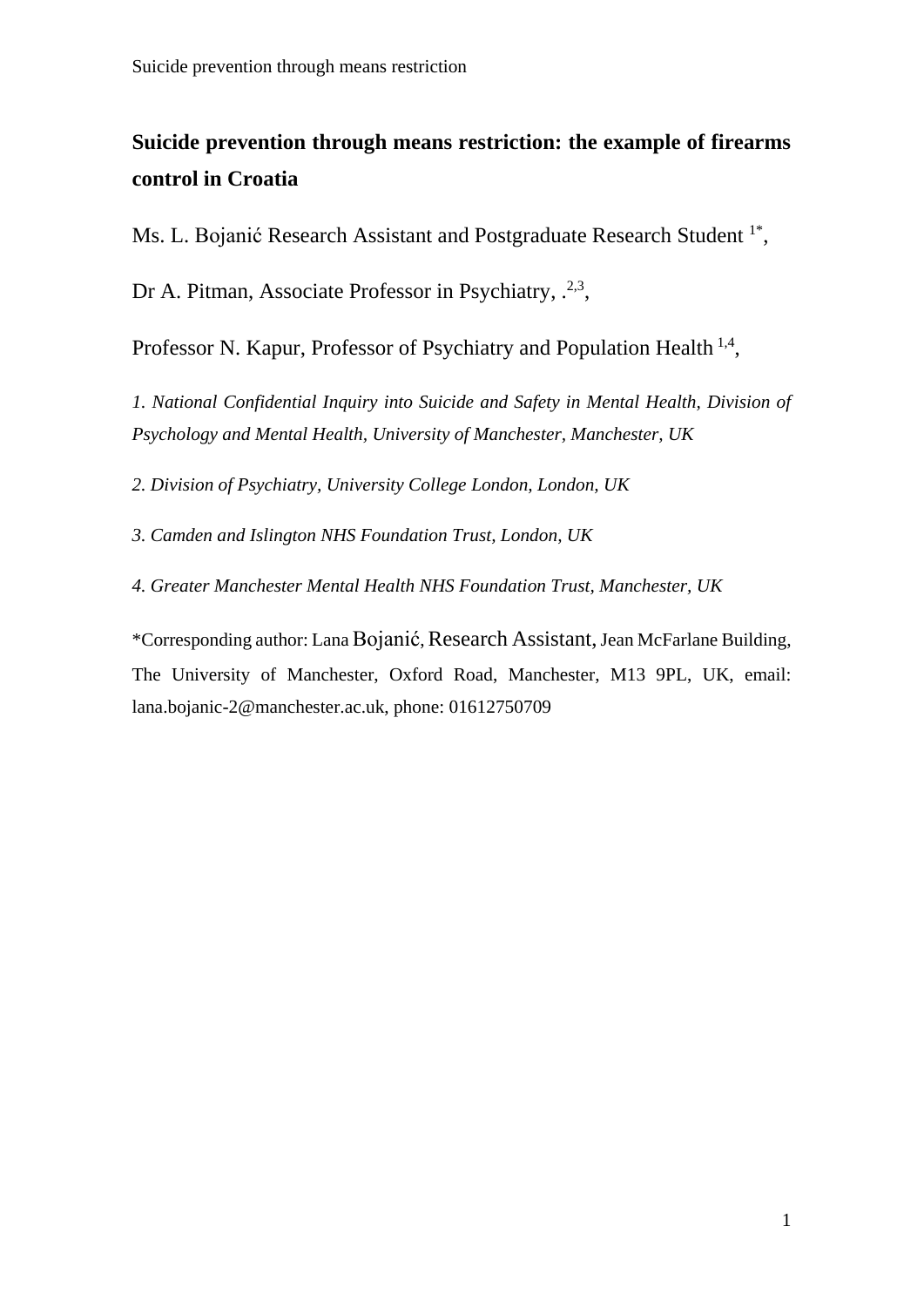# **Suicide prevention through means restriction: the example of firearms control in Croatia**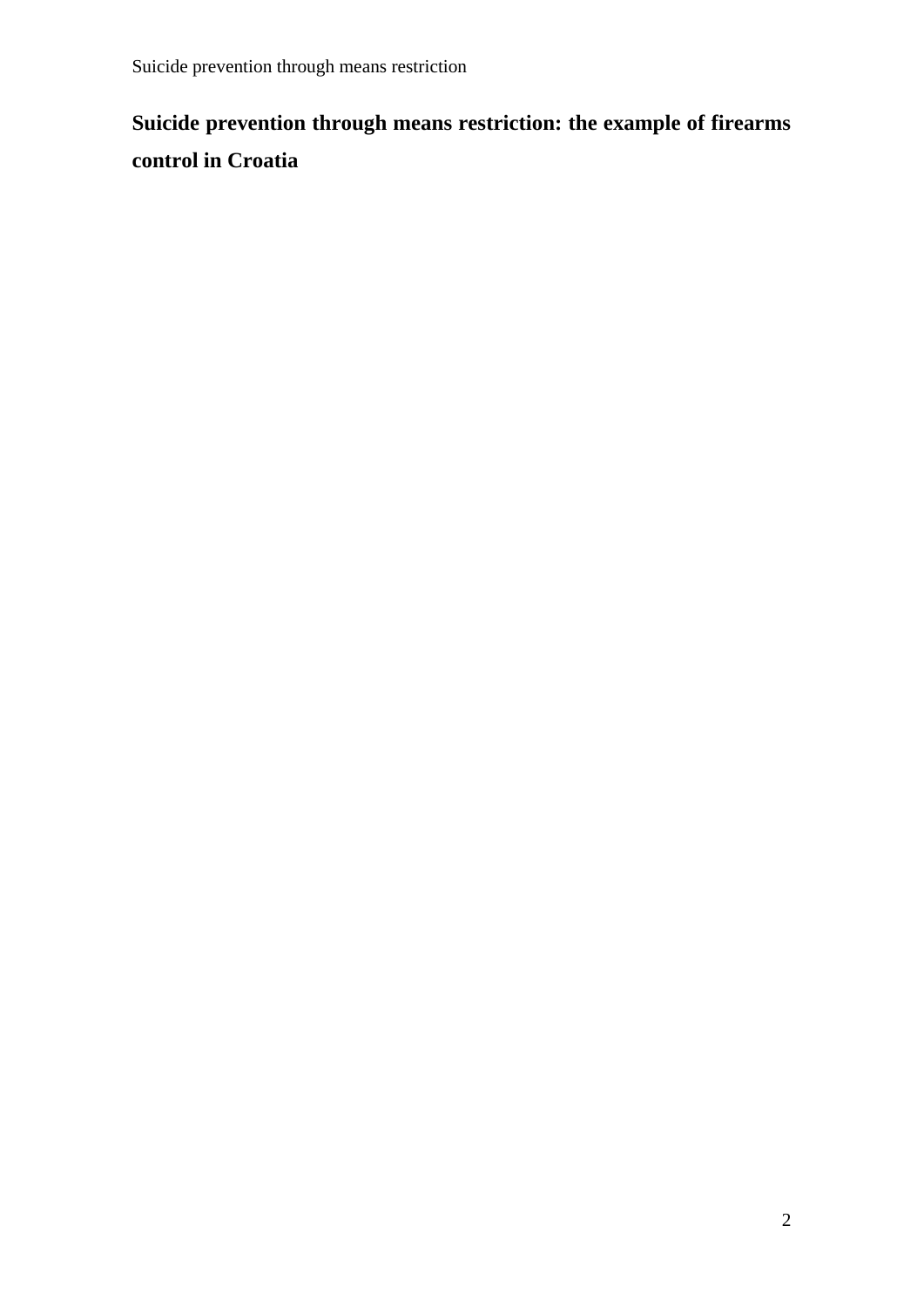#### **Introduction**

Restricting access to lethal means of suicide is one of the most effective approaches to suicide prevention, as supported by successive systematic reviews of the international literature (Mann et al., 2005; Yip et al., 2012; Zalsman et al., 2016). Means restriction can operate as a population-based approach to suicide prevention or as part of individual's personal suicide risk management strategy, designed to hamper opportunities to attempt suicide. It is based on the observation that even though suicide is the consequence of multiple complex factors, the urge to act on one's suicidal ideation is usually not long-lasting, which means that an individual's access to highly lethal means has a critical influence on their likelihood of death (Ajdacic-Gross, 2008; Fleischmann & De Leo, 2014). Approaches to means restriction include limiting the toxicity and availability of specific medications to prevent self-poisoning, and architectural interventions to prevent deaths by jumping (Mann et al., 2005).

The reach of any means restriction intervention relates to how common a suicide method is in a specific region. Hanging, pesticide suicide, and firearm suicide are the three methods dominating country-specific suicide patterns, with jumping from a height and self-poisoning also being prevalent in specific countries (Ajdacic-Gross, 2008). Pesticide suicide is common in Asian countries and in Latin America, whilst firearm suicide predominates in several countries in the Americas and some European countries, particularly where firearm ownership is common in private households (Ajdacic-Gross, 2008; Kellermann et al., 1992) Limiting access to a specific means of suicide may be a calculated approach or it may arise indirectly from other influences on availability. For example, serendipitous means restriction interventions include the reduction in toxicity of gas used for domestic ovens when British energy supplies were switched from coal gas to natural gas for economic reasons, following which the number of suicides by gas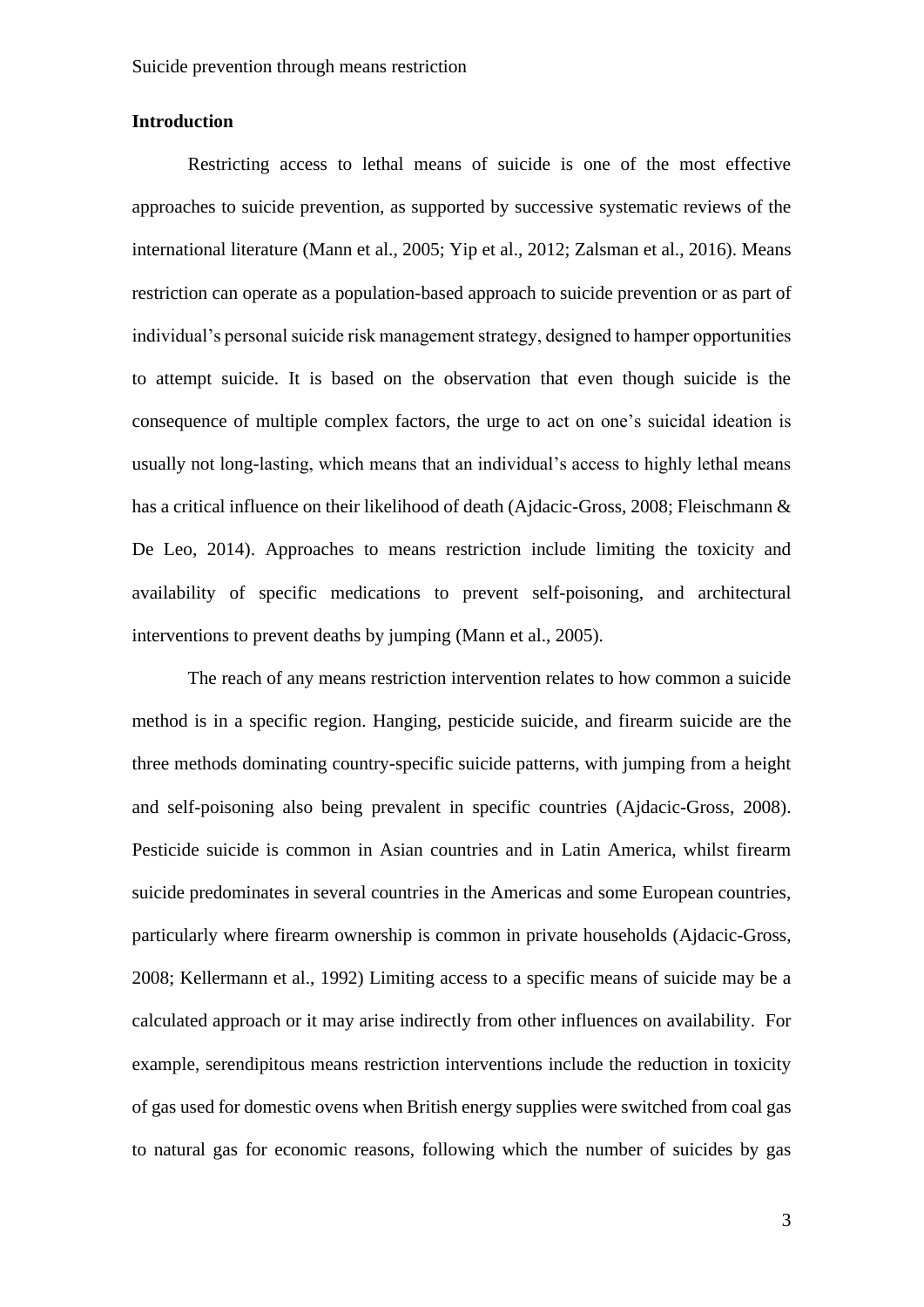poisoning fell dramatically (Kreitman, 1976) . In contrast, deliberate legislative changes include the 1998 restriction on paracetamol pack sizes in Britain, following which there was a significant reduction in suicides by that method (Hawton et al., 2013) .

Firearms restriction, control, and safeguarding measures are an important means of suicide prevention because firearms are a highly lethal means of suicide (Elnour & Harrison, 2008). In a US epidemiological study, firearm suicide attempts accounted for 5% of all attempts, yet an estimated 91% of all suicide attempts involving firearms were fatal (Matthew Miller et al., 2004). In another US sample only 12% of people who died by firearm suicide had a prior history of suicide attempt, compared with 29% for those who died by other means of suicide, with both studies suggesting its greater lethality at first attempt (Anestis, 2016). There is a clear association between firearm ownership and firearm suicide rates at both the individual and regional level (Anestis & Houtsma, 2018; Killias et al., 2001; RAND Corporation, 2018b) . One approach to reducing firearm suicide has been the regulation of firearm ownership at the national or state level (Goldstein et al., 2019; Hurka & Knill, 2018). Where such legislation has been introduced, for example in Canada in 1978 (Bridges & Kunselman, 2004; Rich et al., 1990) and Australia in 1996 (De Leo et al., 2003; Goldney, 2006), a reduction in firearm suicides has been observed (Leigh & Neill, 2010; RAND Corporation, 2018b), although this may be explained by other factors (Gilmour et al., 2018; RAND Corporation, 2018a). However, US studies have consistently found a heightened suicide risk in households that own firearms compared to those that do not, regardless of factors such as psychopathology (Miller et al., 2009) gender and age (Miller et al., 2015). aAlthough the households with and without firearms do not differ in the proportions of those with suicidal ideation or plans, the likelihood of any suicidal thoughts or plans to involve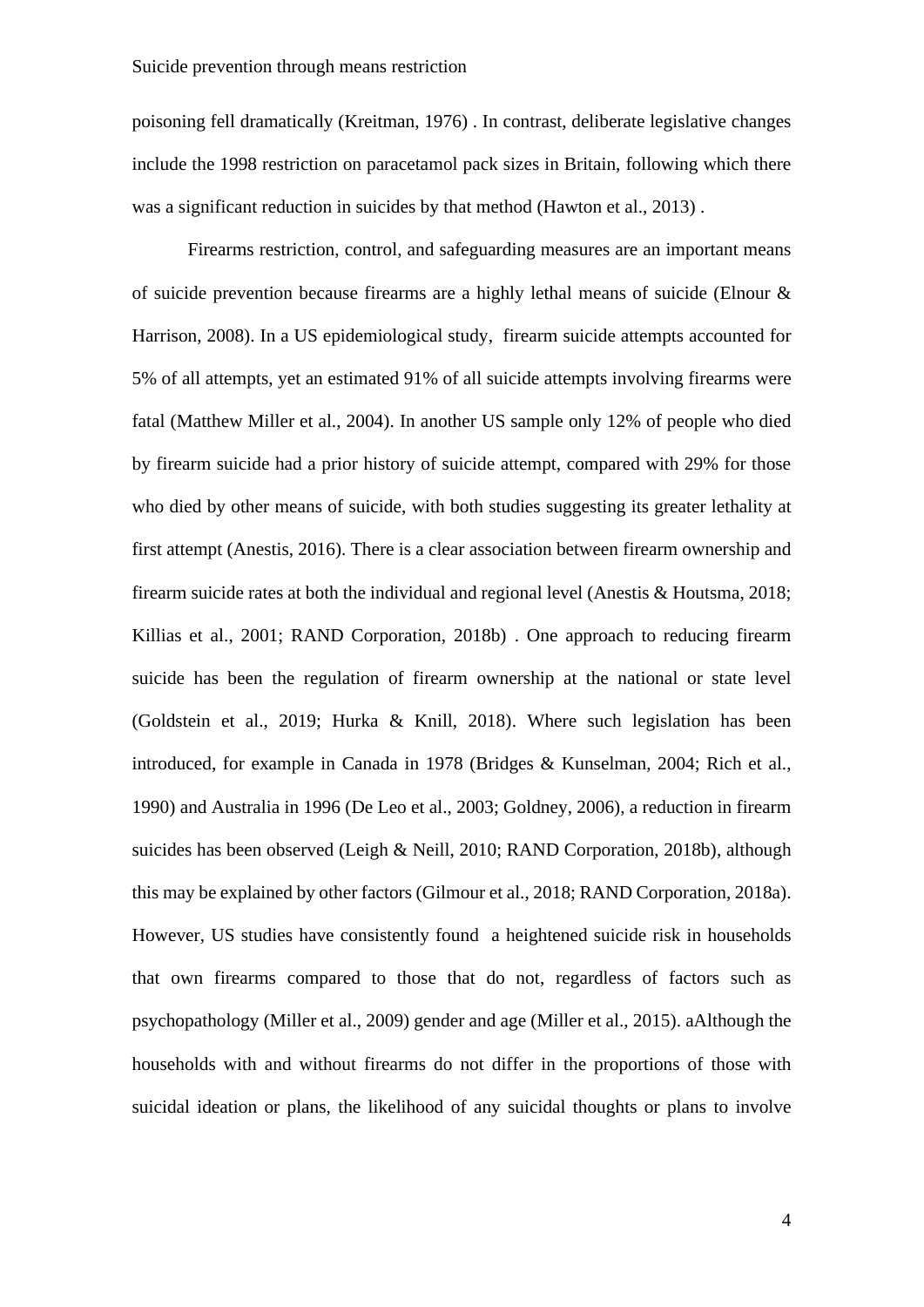firearms is seven times greater in households with firearms than those without (Betz et al., 2011).

This report represents a rare opportunity to study firearms control as a serendipitous suicide prevention strategy in a country where firearms ownership was uncommon prior to a period of armed conflict: the Republic of Croatia. This is a country that tends to be under-represented in the suicide literature, despite being in an area of comparatively high suicide rates following a period of political and socio-economic disruption (Kõlves et al., 2013; Mäkinen, 2000) . We report here the changes in suicide rates that occurred after a legislative change concerning firearms that was not directly intended to reduce suicide by this means, but nevertheless was effective in doing so.

#### **Croatia's Homeland War**

In the period from 1983 to 1990, rates of suicide by firearms in Croatia, then a part of the Socialist Federal Republic of Yugoslavia (SFRY), were lower or similar to rates of suicide by jumping, and around six times lower than hanging, the most common method in Croatia at that time (Jakovljevic et al., 2004) . This changed after 1990, a year in which Croatia declared independence from the SFRY and established democracy. Immediately following Croatia's independence it was invaded by the Yugoslav National Army (YNA), which led to what is known in Croatia as the Homeland War (1991-1995). At the start of the war, Croatian fighters faced numerous armament challenges. Personal weapon ownership had previously been uncommon, but in 1991 the United Nations (UN) issued an embargo on arms imports to the whole area of the former SFRY, and the YNA seized all existing weapons on Croatian territory. Croatian fighters gained access to weapons either by breaking into abandoned barracks of the YNA, using the black market, donations from Croats living abroad, or from increased domestic production of firearms (Mujkic et al., 2008; Sanjurjo & Kožina, 2019) . Such unregulated acquisition of weapons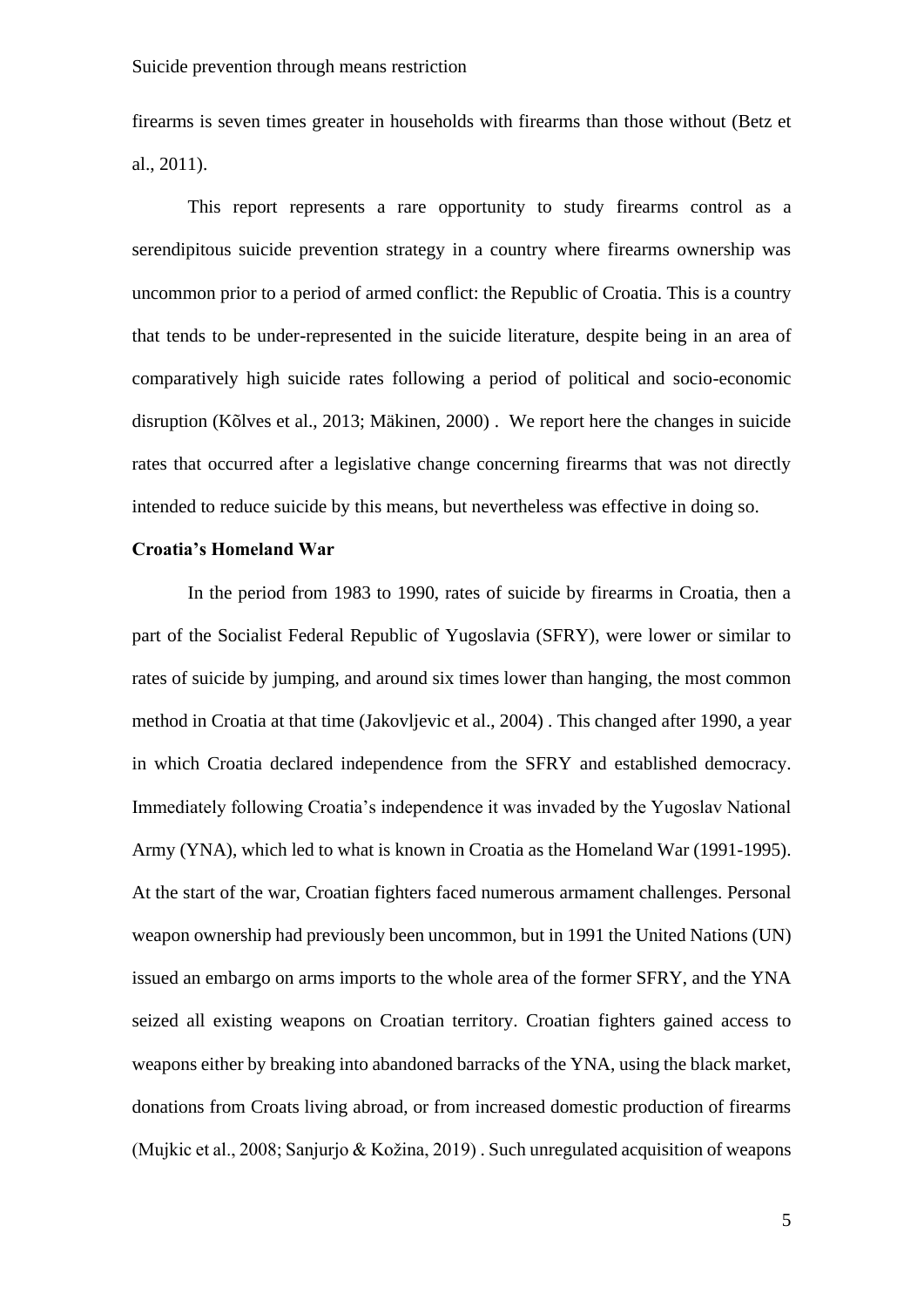meant that the Croatian authorities had no official registry of weapons in citizens' possession to monitor during or after the war.

Over the period 1991 to 1996 a rise in suicides by firearms was observed in Croatia, with a corresponding fall in suicides by hanging (Jakovljevic et al., 2004). During the war, the proportion of suicides by firearms rose significantly from 7.2% in the mid-80s to 26% between 1992 and 1995 ( Bosnar et al., 2005; Silobrčić-Radić & Vrbanec, 2018). These changes were also observed at the level of individual regions (Alan Bosnar et al., 2004; Čatipović et al., 2014; Karlović et al., 2005) , and were more prominent in younger age groups and men (Kozarić-Kovačić et al., 2002), matching the age and gender profile of Croatian fighters. It is presumed that these changes reflected the increased availability of guns in this group. At the end of the war many Croatian volunteer fighters returned to civilian life, often taking their firearms with them. This increase in household gun ownership was followed by increased rates of suicide by firearms (Bosnar et al., 2005), as well as an overall rise in attempted and completed suicidesby any method, as seen in Figure 1 (Sanjurjo & Kožina, 2019). This, and the observed increase in domestic violence, was thought to be explained, at least in part, by the increased incidence of post-traumatic stress disorder (PTSD) amongst excombatants and war victims as well as increased use of drugs and alcohol (Jakovljevic et al., 2004; Sanjurjo & Kožina, 2019) in view of the high prevalence of suicidality among victims of domestic violence (Munro & Aitken, 2020), and the established associations between PTSD and suicide (Gradus et al., 2010), substance misuse and suicide (Chesney et al., 2014), and between alcohol misuse and domestic violence (Gil-González et al., 2006).

## **Weapons collection campaigns**

6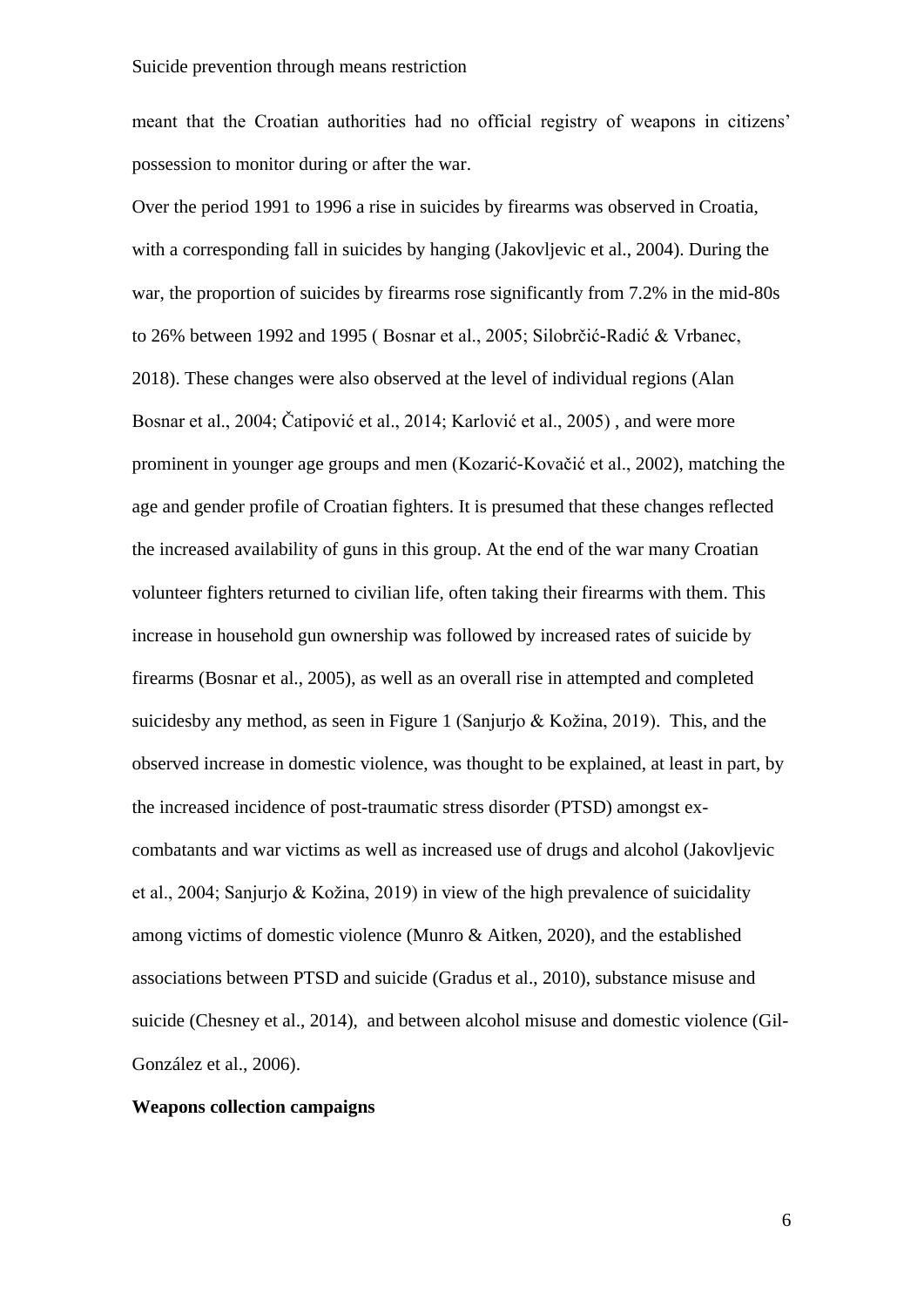When Croatia's Homeland War ended, its leaders sought a solution to the widespread unregulated ownership of guns by ex-combatants and launched a voluntary weapons-collection programme (VWCP). Citizens were invited to surrender their weapons or apply for legal ownership without repercussions. The aims of these campaigns, a series of which ran following the end of the war, were to increase general levels of security in the country and to prevent illegal weapon manufacturing and trade (Narodne Novine, 2009). The campaigns included one led by the United Nations Transitional Administration in Eastern Slavonia, Baranja and Western Sirmium (1996- 1997); the *Farewell to Arms* (Zbogom oružje) campaign (2001-2002) led by the Croatian government; and the campaign *Less firearms, Less tragedies* (Manje oružja, manje tragedija) led by the Croatian Ministry of the Interior and the United Nations Development Programme (UNDP). This last campaign, launched in 2007, was intended not only to remove weapons from circulation but also to raise awareness about the potential dangers of weapon possession, including accidents, particularly involving children, and the reduction of crime and violence.

Whilst monetary incentives are usually considered key to a successful VWCP, the repurchasing campaign of 1996-1997 was observed to have provided criminal groups with the opportunity to profit from returning their surplus stocks (Sanjurio  $&$  Kožina, 2019). Partially because of this, the subsequent campaign, *Farewell to Arms*, omitted financial incentives. However, its success is thought to have been due to widespread public and governmental backing in efforts to communicate the unacceptability of having a firearm in the household. During the campaign all public TV and radio stations, and half of those owned by the private sector, offered free airtime dedicated to advertising the campaign, with major news outlets providing updates continuously. The campaign also collaborated strategically with war veterans' groups, hunters' associations, police forces,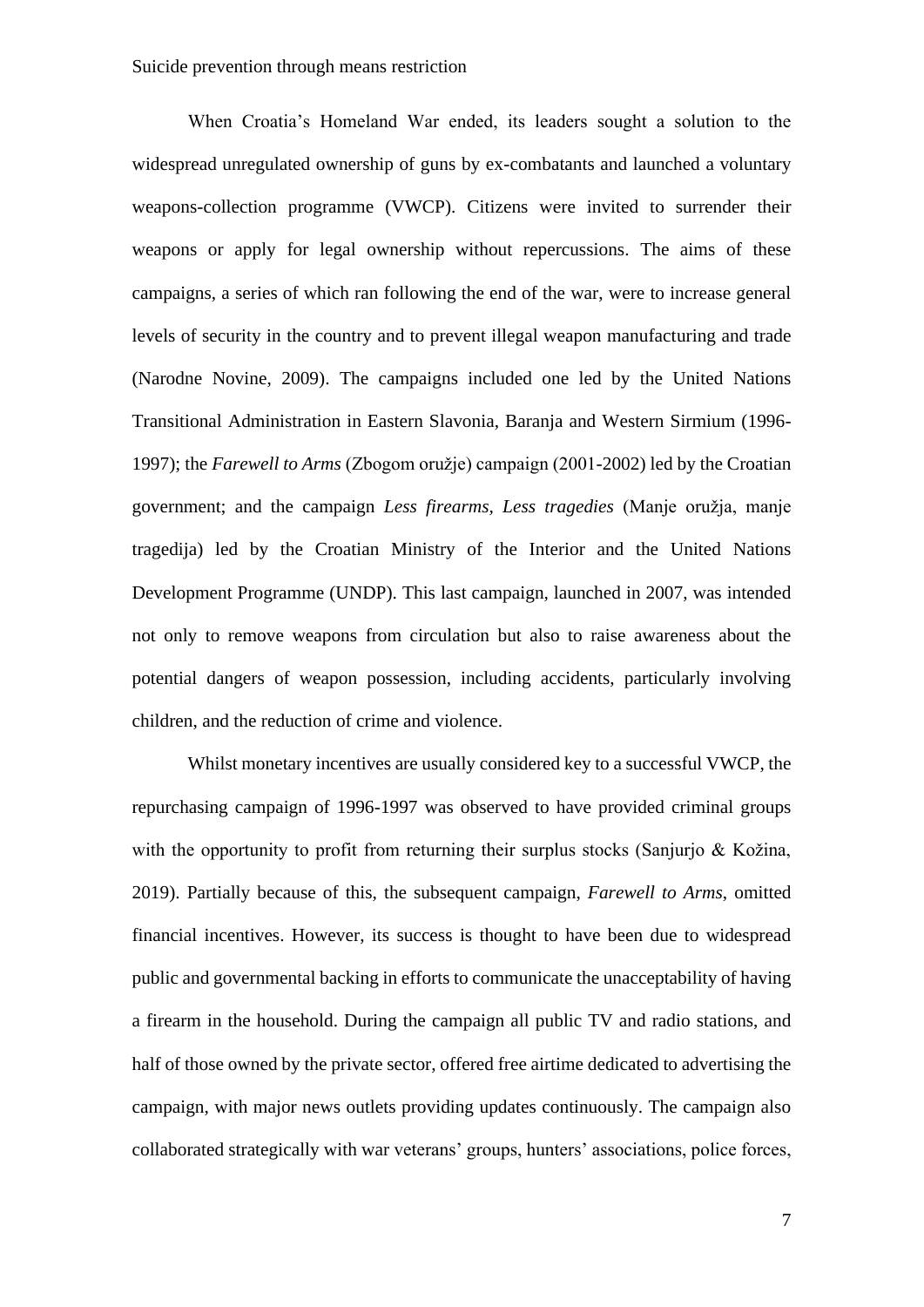and the Roman Catholic Church to raise awareness, including targeting women and children via women's groups and schools to reach men indirectly (Sanjurjo & Kožina, 2019). Such widespread media coverage and societal support for the social marketing effort was also a feature of the most recent *Less firearms, Less tragedies* campaign (Narodne Novine, 2009).

#### **Impact of campaigns**

According to a 2006 report by the South Eastern and Eastern Europe Clearinghouse for the Control of Small Arms and Light Weapons (SEESAC), an organisation charged by the UNDP to control and reduce the proliferation and misuse of weapons in the region, these amnesties and campaigns were judged to have been successful (The South Eastern and Eastern Europe Clearinghouse for the Control of Small Arms and Light Weapons, 2006). The 2013 Eurobarometer poll, conducted in the year that Croatia joined the European Union, found that 6% of respondents reported current firearm ownership, compared to 11% that had reported previously owning a gun (Duquet & Van Alstein, 2015). While this suggests that gun ownership in Croatia has reduced, it is not possible to give time frame for or quantify said reduction. More recently it has been estimated that, on average, four firearms are collected every day in Croatia as the campaign is still ongoing (UNDP in Europe and Central Asia, 2019). The UN official who served as UN Resident Coordinator in Croatia from 2005 to 2010, Yuri Afanasiev, has identified the *Less firearms, Less tragedies* campaign as the most successful disarmament campaign in the history of the UN (Odak, 2011). Empirically, due to such long and intertwined disarmament efforts, the specific effects of each campaign on ownership are virtually impossible to quantify (Sanjurjo & Kožina, 2019), but the range of strategies used are likely to have influenced the behaviour of a range of groups.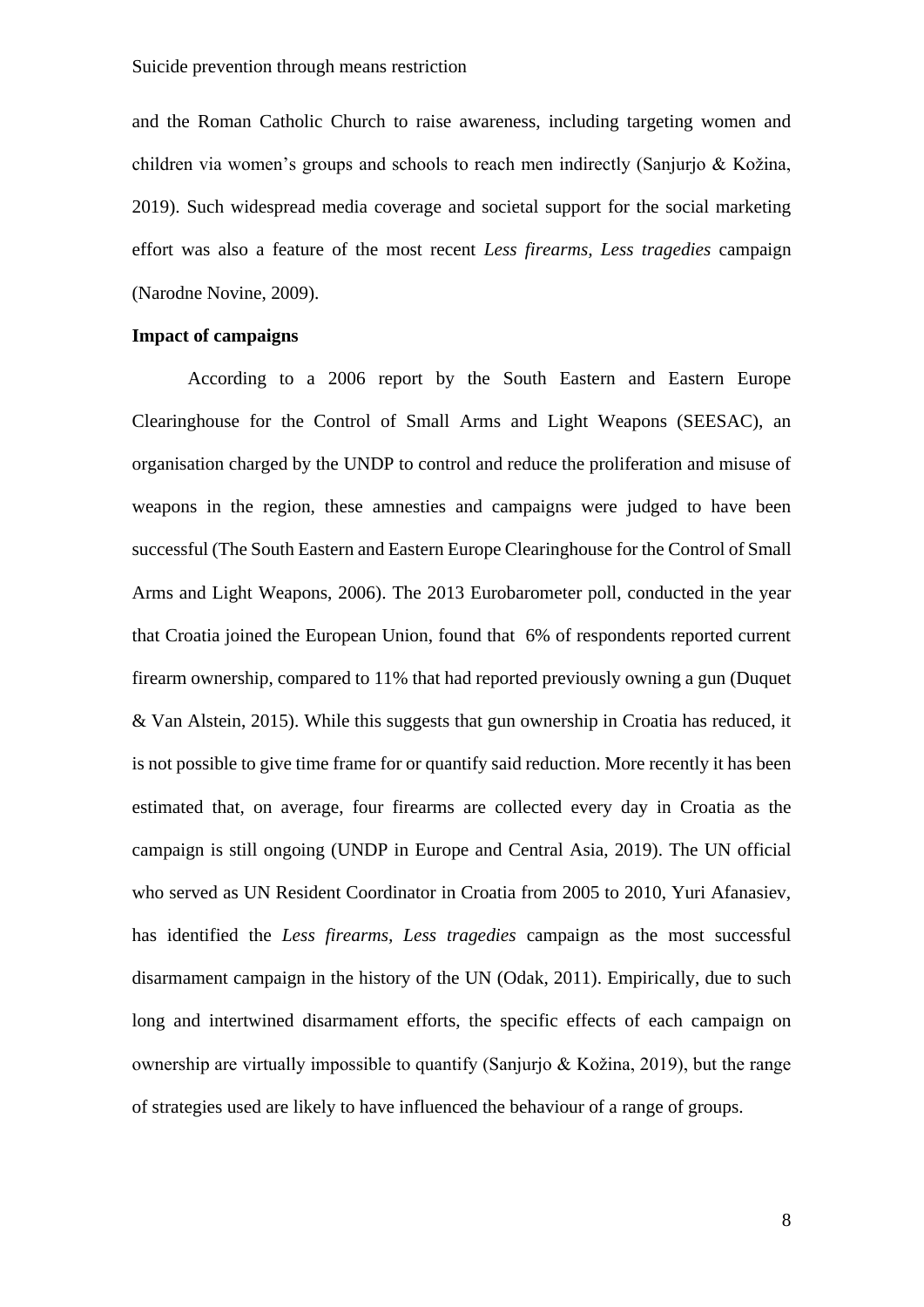In terms of the specific effects of those campaigns on injuries and mortality, there was a statistically significant fall in suicides by firearms over the post-war years (A. Bosnar et al., 2005; Silobrčić-Radić & Vrbanec, 2018) that is assumed to reflect restricted availability (Figure 1). Over the same period, suicide attempts (by all means) were growing steadily, but attempts involving firearms halved between 1993 and 2016 (Sanjurjo & Kožina, 2019). Explanations for the rise in suicide attempts were thought to relate to the impact of conflict and socio-economic disruption on children and adolescents, as well as the lack of a national suicide prevention strategy (Boričević Maršanić et al., 2014; Franić et al., 2012; HINA, 2018). However, deaths by suicide in Croatia fell steadily from 2000 to 2017 (Hrvatski Zavod za Javno Zdravstvo, 2018), with their lowest rate in 2009, despite a period of recession from 2009 to 2012 (Fountoulakis et al., 2014). This rise in suicide attempts contrasting with a fall in suicide deaths may have reflected decreased availability of firearms as a highly lethal means of suicide.

## (Figure 1 here)

It is important to notice that suicide prevention was not an overt goal of any of the Croatian disarmament campaigns. In a country where 86% of the population identify as Roman Catholic (Državni zavod za statistiku, 2018), a religion that strongly prohibits suicide, an explicit suicide prevention approach could have offended devout communities. Furthermore, the stigma associated with suicide might have dissuaded media agencies from propagating disarmament messages. Instead, the emphasis was placed on overall safety, with a focus on accident prevention, especially in children, and a reduction of crime and violence. In being perceived as a safety crusade, the campaigns have circumvented a common social dilemma in universal interventions for suicide means restrictions; that the majority of the society tends to consider such interventions redundant, intrusive, and only benefitting a small section of the community (Yip et al.,

9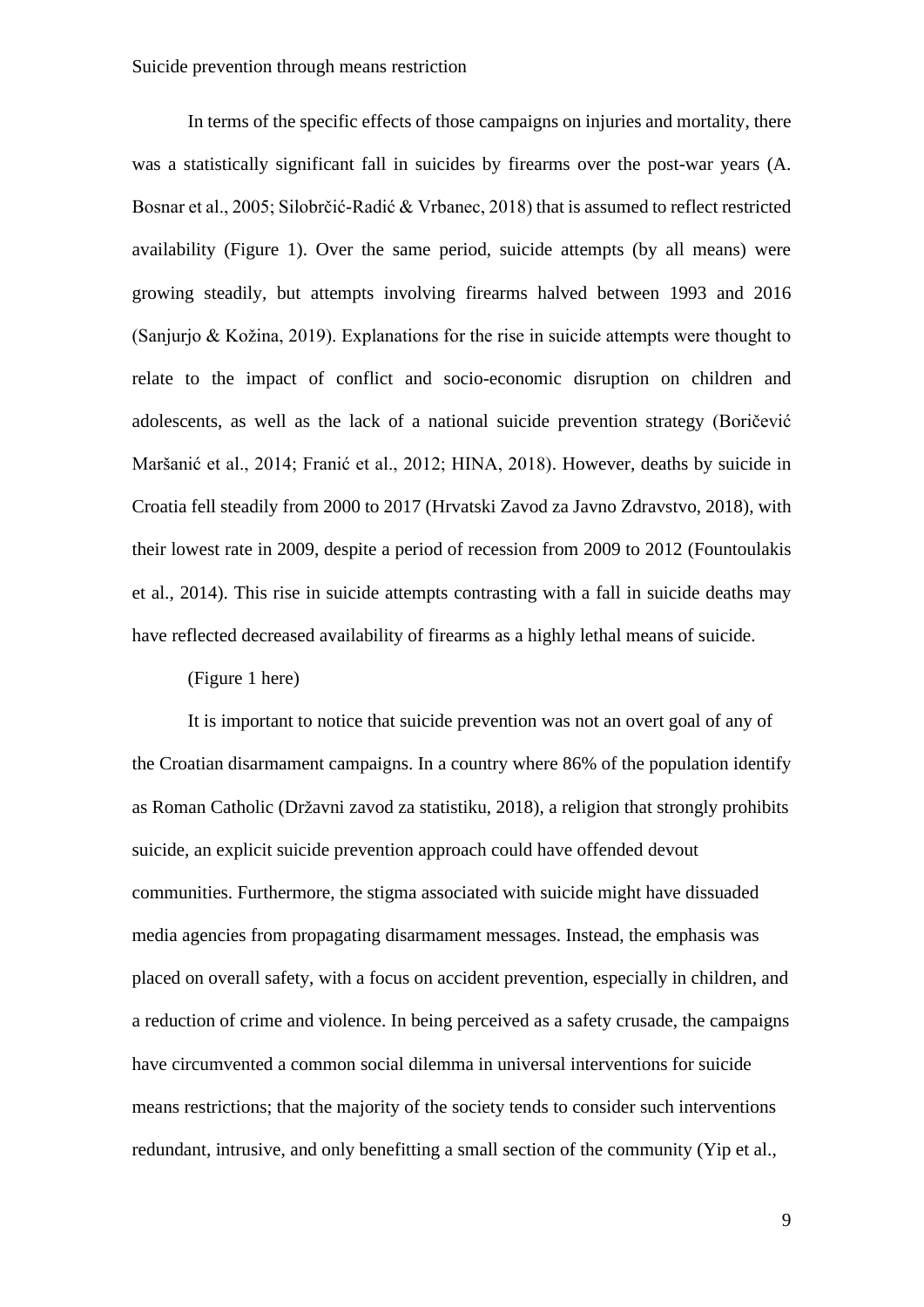2012). In the example of Croatian disarmament strategies, the reduction in suicides by firearms is likely to have been a positive outcome of safety measures that were presented as affecting the whole community, with wide societal benefits. This case study provides valuable insights for countries in a post-conflict era, when the aftermath of conflict increases the prevalence of those with multiple risk factors for suicide, where lethal means of suicide are readily available, and where cultural sensitivities must be considered. It also provides potentially helpful lessons for public health agencies and others involved in suicide prevention in countries such as the US, where there may be strong political or individual objections to firearm legislation (Lewiecki & Miller, 2013), and any country where discussion of suicide is stigmatised. Some of the evidence over the effectiveness of legislative restrictions in reducing firearm suicides is mixed (Gilmour et al., 2018; Leigh & Neill, 2010; RAND Corporation, 2018a, 2018b). In this context, it may be more acceptable, and ultimately more effective, to appeal to householders' desire to prevent paediatric injuries and deaths if seeking to effect behaviour change on access to guns. The current emphasis of the American Public Health Association is on safe firearm storage during high risk periods. However, given the experience of Croatia, this focus on adult householders' risk might have a stronger impact if augmented with messages around child safety. It is important to note that apart from being context or culture specific, strategies to reduce availability might be specific to the method in question. The example is suicide by pesticide poisoning for which systematic reviews have noted that national ban on hazardous pesticides seem to be efficient in reduction of both pesticide-related and overall suicides, while improved household storage of pesticides does not produce the same reduction (Gunnell et al., 2017; Pearson et al., 2017). However, careful social marketing of such safety messages

10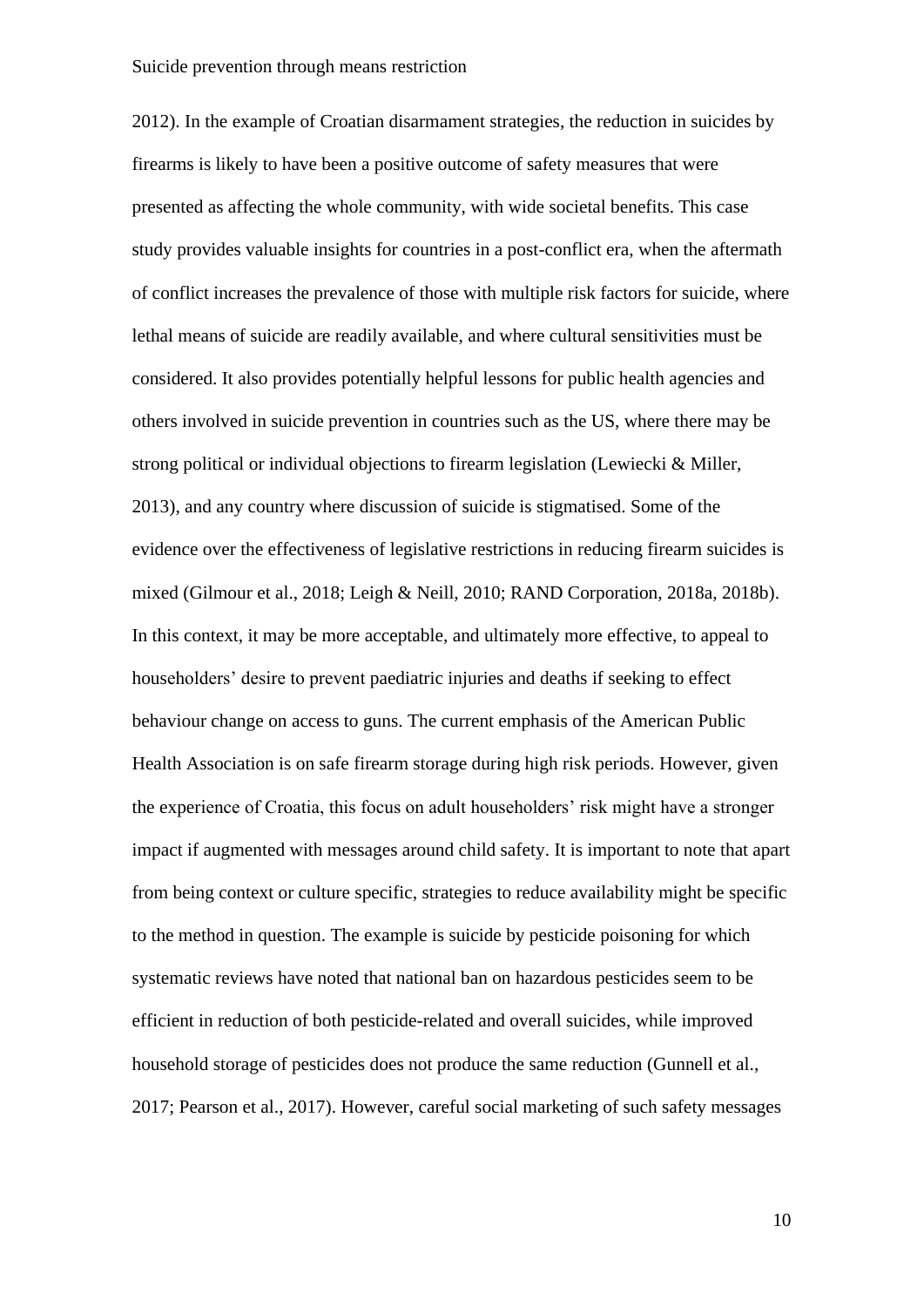Suicide prevention through means restriction

(Evans, 2006), tailored to respect local sensitivities, may have the potential to reduce suicides and accidental deaths without the need for legislative change.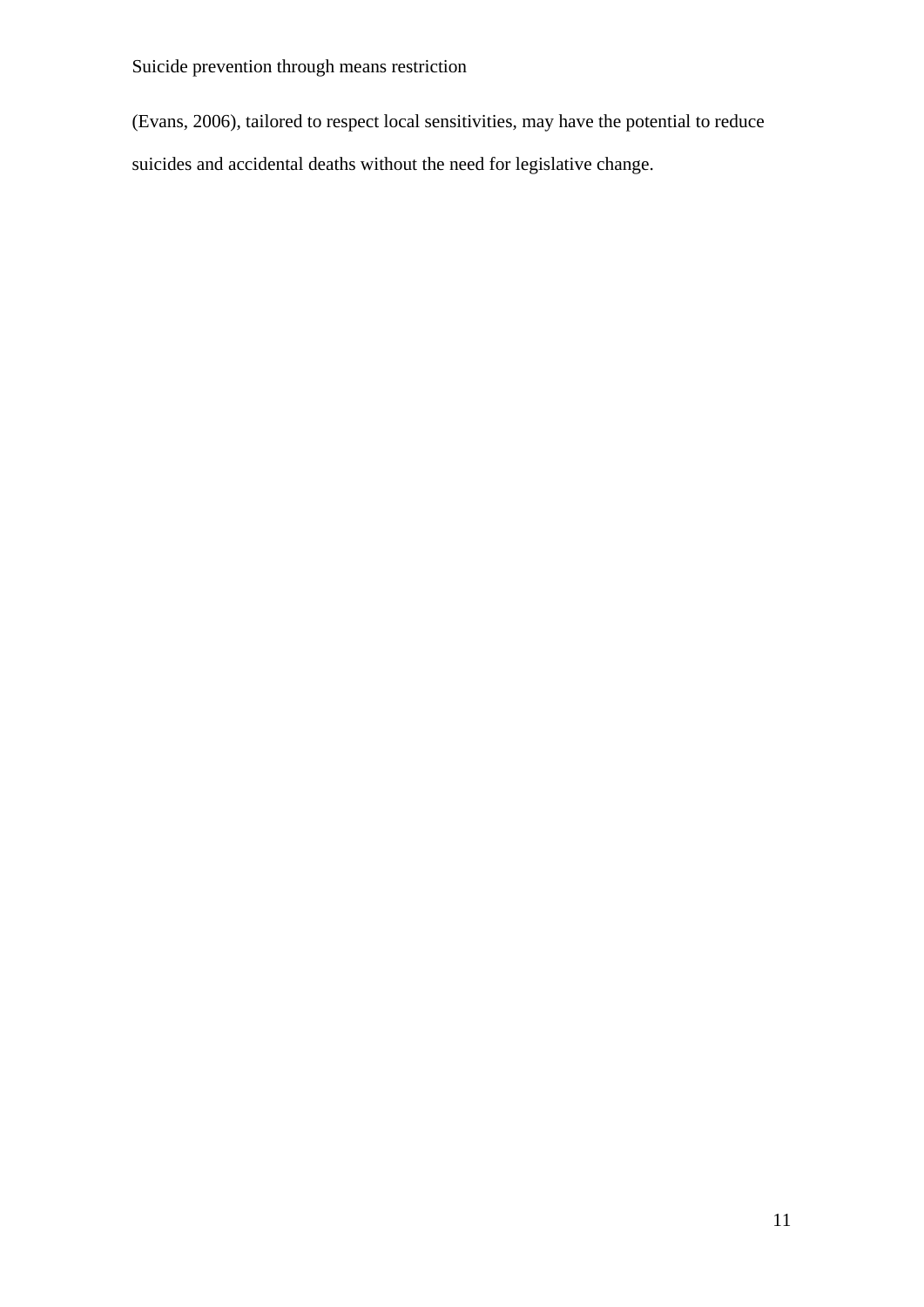References:

Ajdacic-Gross, V. (2008). Methods of suicide: International suicide patters derived from the WHO mortality database. *Bulletin of the World Health Organization*, *86*(9), 726–

732. https://doi.org/10.2471/BLT.07.043489

Anestis, M. D. (2016). Prior suicide attempts are less common in suicide decedents who died by firearms relative to those who died by other means. *Journal of Affective Disorders*, *189*, 106–109. https://doi.org/10.1016/j.jad.2015.09.007

Anestis, M. D., & Houtsma, C. (2018). The Association Between Gun Ownership and Statewide Overall Suicide Rates. *Suicide and Life-Threatening Behavior*, *48*(2), 204– 217. https://doi.org/10.1111/sltb.12346

Betz, M. E., Barber, C., & Miller, M. (2011). Suicidal Behavior and Firearm Access: Results from the Second Injury Control and Risk Survey. *Suicide and Life-Threatening* 

*Behavior*, *41*(4), 384–391. https://doi.org/10.1111/j.1943-278X.2011.00036.x

Boričević Maršanić, V., Margetić, B. A., Zečević, I., & Herceg, M. (2014). The

Prevalence and Psychosocial Correlates of Suicide Attempts Among Inpatient

Adolescent Offspring of Croatian PTSD Male War Veterans. *Child Psychiatry &* 

*Human Development*, *45*(5), 577–587. https://doi.org/10.1007/s10578-013-0426-2

Bosnar, A., Stemberga, V., Coklo, M., Koncar, G. Z., Definis-Gojanovic, M., Sendula-

Jengic, V., & Katic, P. (2005). Suicide and the war in Croatia. *Forensic Science* 

*International*, *147*, S13–S16. https://doi.org/10.1016/j.forsciint.2004.09.086

Bosnar, Alan, Stemberga, V., Cuculic, D., Zamolo, G., Stifter, S., & Coklo, M. (2004).

Suicide rate after the 1991–1995 War in Southwestern Croatia. *Archives of Medical* 

*Research*, *35*(4), 344–347. https://doi.org/10.1016/j.arcmed.2004.03.001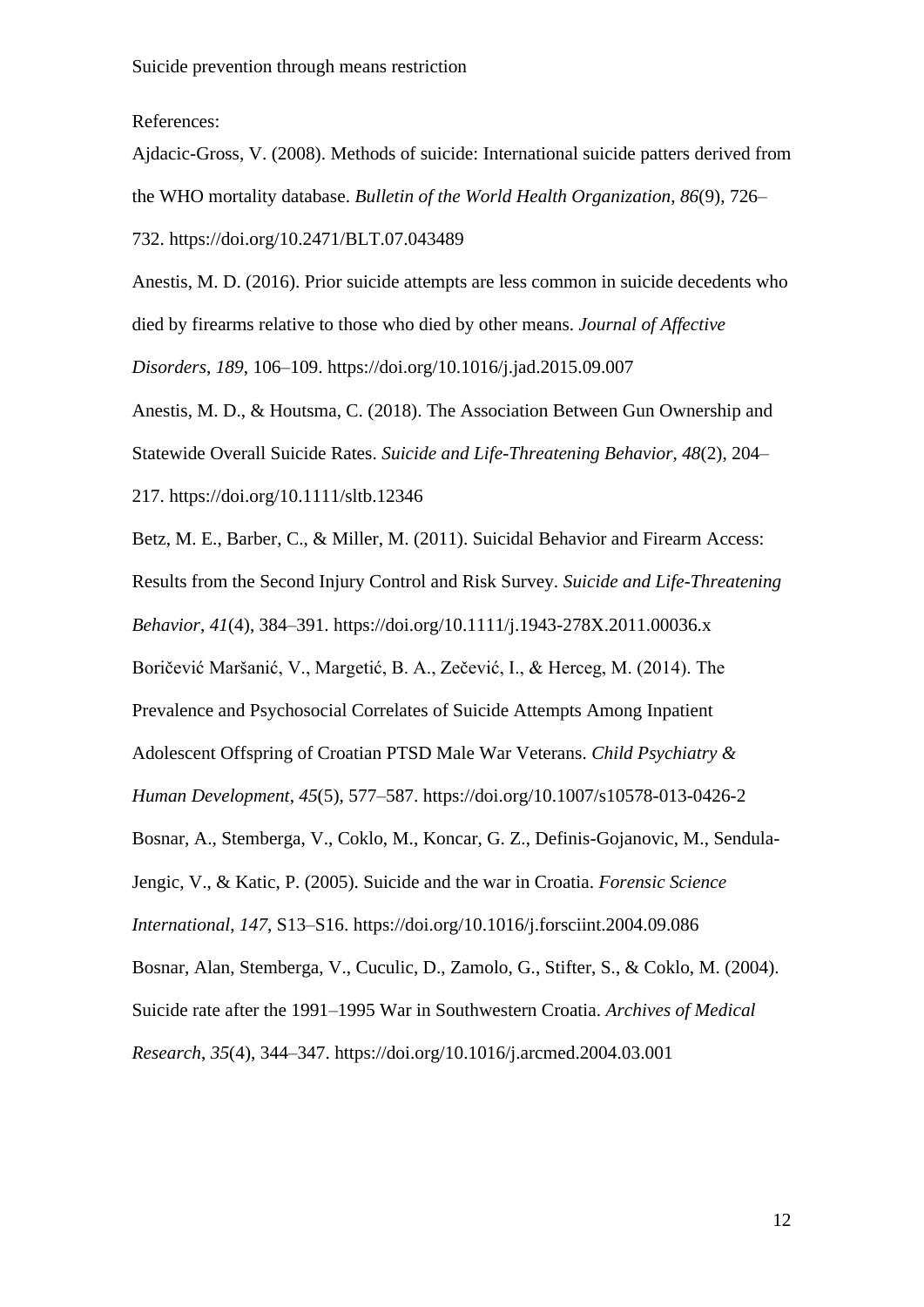Bridges, F. S., & Kunselman, J. C. (2004). Gun Availability and Use of Guns for Suicide, Homicide, and Murder in Canada. *Perceptual and Motor Skills*, *98*(2), 594– 598. https://doi.org/10.2466/pms.98.2.594-598

Čatipović, V., Koić, E., & Šklebar, D. (2014). Samoubojstva na podrucju Bjelovarsko-Bilogorske zupanije u prijeratnom, ratnom i poratnom razdoblju te razdoblju ekspanzije i recesije. *Liječnički vjesnik*, *136*, 324–334.

Chesney, E., Goodwin, G. M., & Fazel, S. (2014). Risks of all-cause and suicide mortality in mental disorders: A meta-review. *World Psychiatry*, *13*(2), 153–160. https://doi.org/10.1002/wps.20128

De Leo, D., Dwyer, J., Firman, D., & Neulinger, K. (2003). Trends in Hanging and Firearm Suicide Rates in Australia: Substitution of Method? *Suicide and Life-*

*Threatening Behavior*, *33*(2), 151–164. https://doi.org/10.1521/suli.33.2.151.22775 Drzavni zavod za statistiku. (2018). *Statisticki ljetopis Republike Hrvatske*.

Duquet, N., & Van Alstein, M. (2015). *Firearms and violent deaths in Europe: An exploratory analysis of the linkages between gun ownership, firearms legislation and violent death.* Tomas Baum.

Elnour, A. A., & Harrison, J. (2008). Lethality of suicide methods. *Injury Prevention*, *14*(1), 39–45. https://doi.org/10.1136/ip.2007.016246

Evans, W. D. (2006). How social marketing works in health care. *BMJ*, *332*(7551),

1207.2-1210. https://doi.org/10.1136/bmj.332.7551.1207-a

Fleischmann, A., & De Leo, D. (2014). The World Health Organization's Report on Suicide: A Fundamental Step in Worldwide Suicide Prevention. *Crisis*, *35*(5), 289–291. https://doi.org/10.1027/0227-5910/a000293

Fountoulakis, K. N., Kawohl, W., Theodorakis, P. N., Kerkhof, A. J. F. M., Navickas,

A., Höschl, C., Lecic-Tosevski, D., Sorel, E., Rancans, E., Palova, E., Juckel, G.,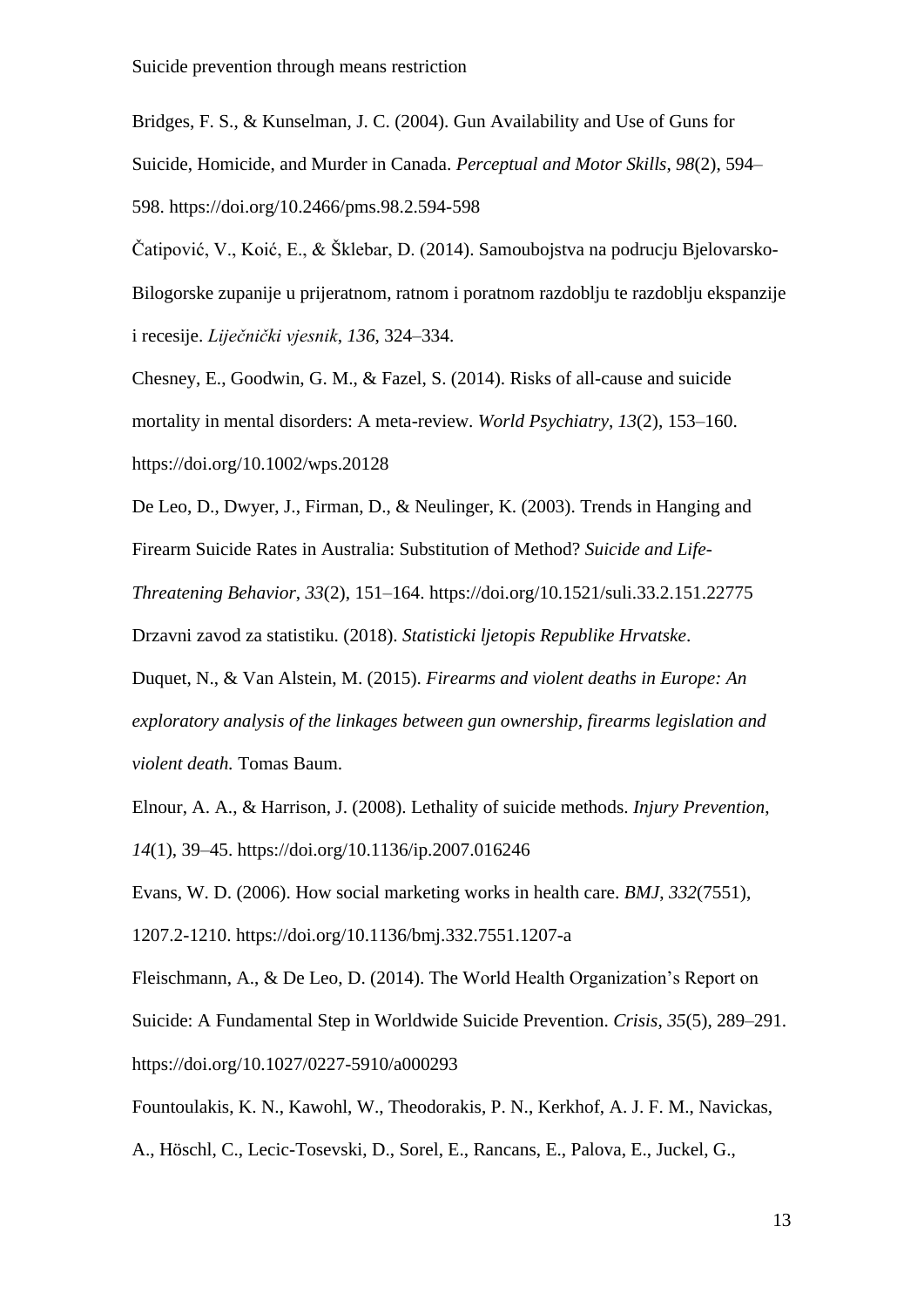Isacsson, G., Jagodic, H. K., Botezat-Antonescu, I., Warnke, I., Rybakowski, J., Azorin,

J. M., Cookson, J., Waddington, J., … Lopez-Ibor, J. (2014). Relationship of suicide

rates to economic variables in Europe: 2000–2011. *British Journal of Psychiatry*,

*205*(6), 486–496. https://doi.org/10.1192/bjp.bp.114.147454

Franić, T., Kardum, G., Marin Prižmić, I., Pavletić, N., & Marčinko, D. (2012). Parental

involvement in the war in Croatia 1991-1995 and suicidality in Croatian male

adolescents. *Croatian Medical Journal*, *53*(3), 244–253.

https://doi.org/10.3325/cmj.2012.53.244

Gil-González, D., Vives-Cases, C., Álvarez-Dardet, C., & Latour-Pérez, J. (2006).

Alcohol and intimate partner violence: Do we have enough information to act?

*European Journal of Public Health*, *16*(3), 278–284.

https://doi.org/10.1093/eurpub/ckl016

Gilmour, S., Wattanakamolkul, K., & Sugai, M. K. (2018). The Effect of the Australian National Firearms Agreement on Suicide and Homicide Mortality, 1978–2015.

*American Journal of Public Health*, *108*(11), 1511–1516.

https://doi.org/10.2105/AJPH.2018.304640

Goldney, R. D. (2006). Suicide in Australia: Some good news. *Medical Journal of Australia*, *185*(6), 304–304. https://doi.org/10.5694/j.1326-5377.2006.tb00582.x Goldstein, E. V., Prater, L. C., & Wickizer, T. M. (2019). Behavioral Health Care And Firearm Suicide: Do States With Greater Treatment Capacity Have Lower Suicide Rates? *Health Affairs*, *38*(10), 1711–1718. https://doi.org/10.1377/hlthaff.2019.00753 Gradus, J. L., Qin, P., Lincoln, A. K., Miller, M., Lawler, E., Sorensen, H. T., & Lash, T. L. (2010). Posttraumatic Stress Disorder and Completed Suicide. *American Journal of Epidemiology*, *171*(6), 721–727. https://doi.org/10.1093/aje/kwp456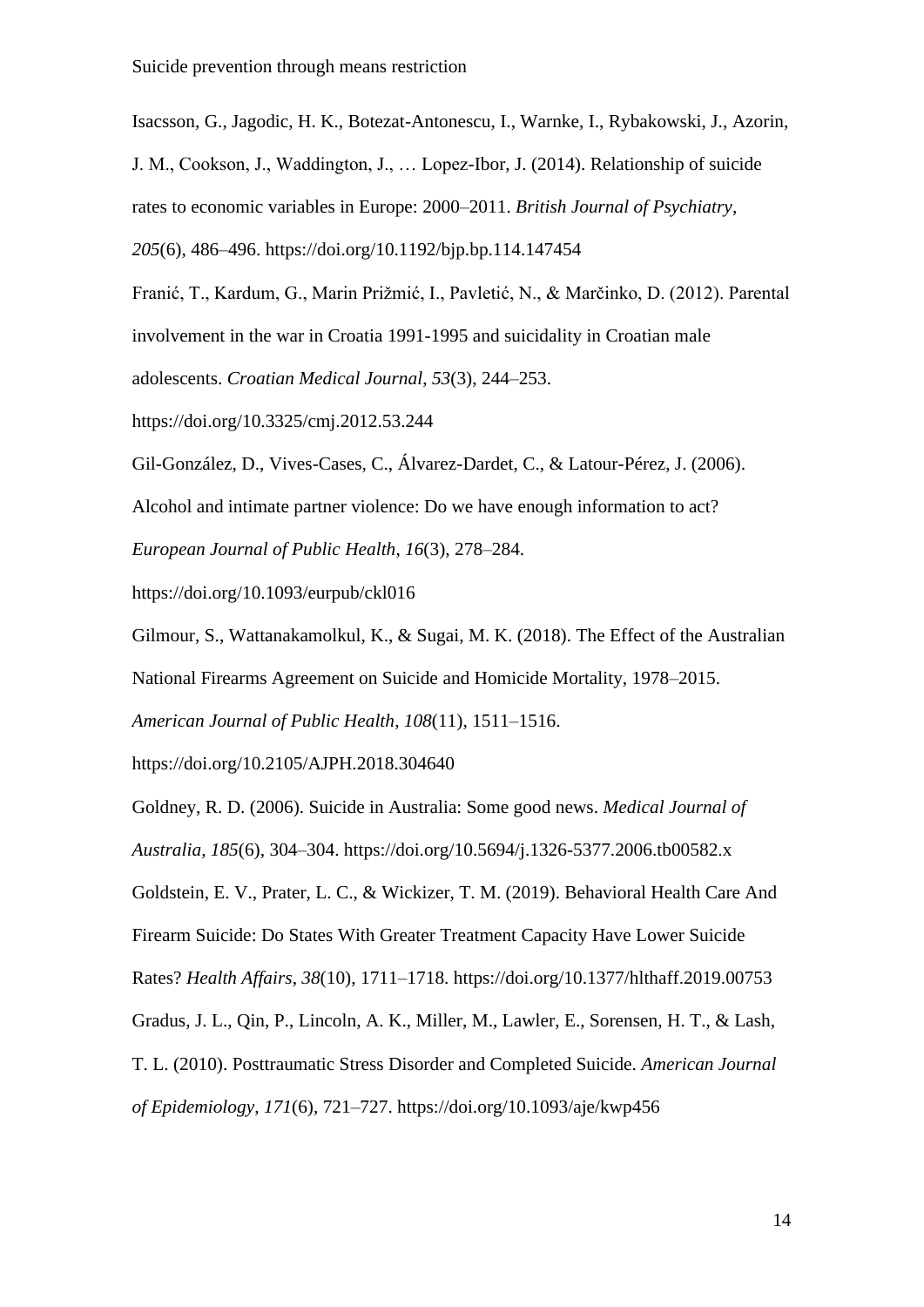Gunnell, D., Knipe, D., Chang, S.-S., Pearson, M., Konradsen, F., Lee, W. J., &

Eddleston, M. (2017). Prevention of suicide with regulations aimed at restricting access to highly hazardous pesticides: A systematic review of the international evidence. *The* 

*Lancet Global Health*, *5*(10), e1026–e1037. https://doi.org/10.1016/S2214-

109X(17)30299-1

Hawton, K., Bergen, H., Simkin, S., Dodd, S., Pocock, P., Bernal, W., Gunnell, D., & Kapur, N. (2013). Long term effect of reduced pack sizes of paracetamol on poisoning deaths and liver transplant activity in England and Wales: Interrupted time series analyses. *BMJ*, *346*(feb07 1), f403–f403. https://doi.org/10.1136/bmj.f403

HINA. (2018, August 31). *Dramatic Increase in Attempted Suicides among Children*. Total Croatia News. https://www.total-croatia-news.com/politics/30748-dramaticincrease-in-attempted-suicides-among-children

Hrvatski Zavod za Javno Zdravstvo. (2018). *Mentalni poremecaji u Republici Hrvatskoj*. www.hzjz.hr

Hurka, S., & Knill, C. (2018). Does regulation matter? A cross-national analysis of the impact of gun policies on homicide and suicide rates: Does regulation matter?

*Regulation & Governance*. https://doi.org/10.1111/rego.12235

Jakovljevic, M., Sedic, B., Martinac, M., Marčinko, D., Ljubicic, D., & Vukusic, H. (2004). Update of suicide trends in Croatia 1966-2002. *Psychiatria Danubina*, *16*(4), 299–308.

Karlović, D., Gale, R., Thaller, V., Martinac, M., Katinić, K., & Mato, A. (2005). Epidemiological Study of Suicide in Croatia (1993–2003) – Comparison of Mediterranean and Continental Areas. *Coll. Antropol.*, 7.

Kellermann, A. L., Rivara, F. P., Somes, G., Reay, D. T., Francisco, J., Banton, J. G.,

Prodzinski, J., Fligner, C., & Hackman, B. B. (1992). Suicide in the Home in Relation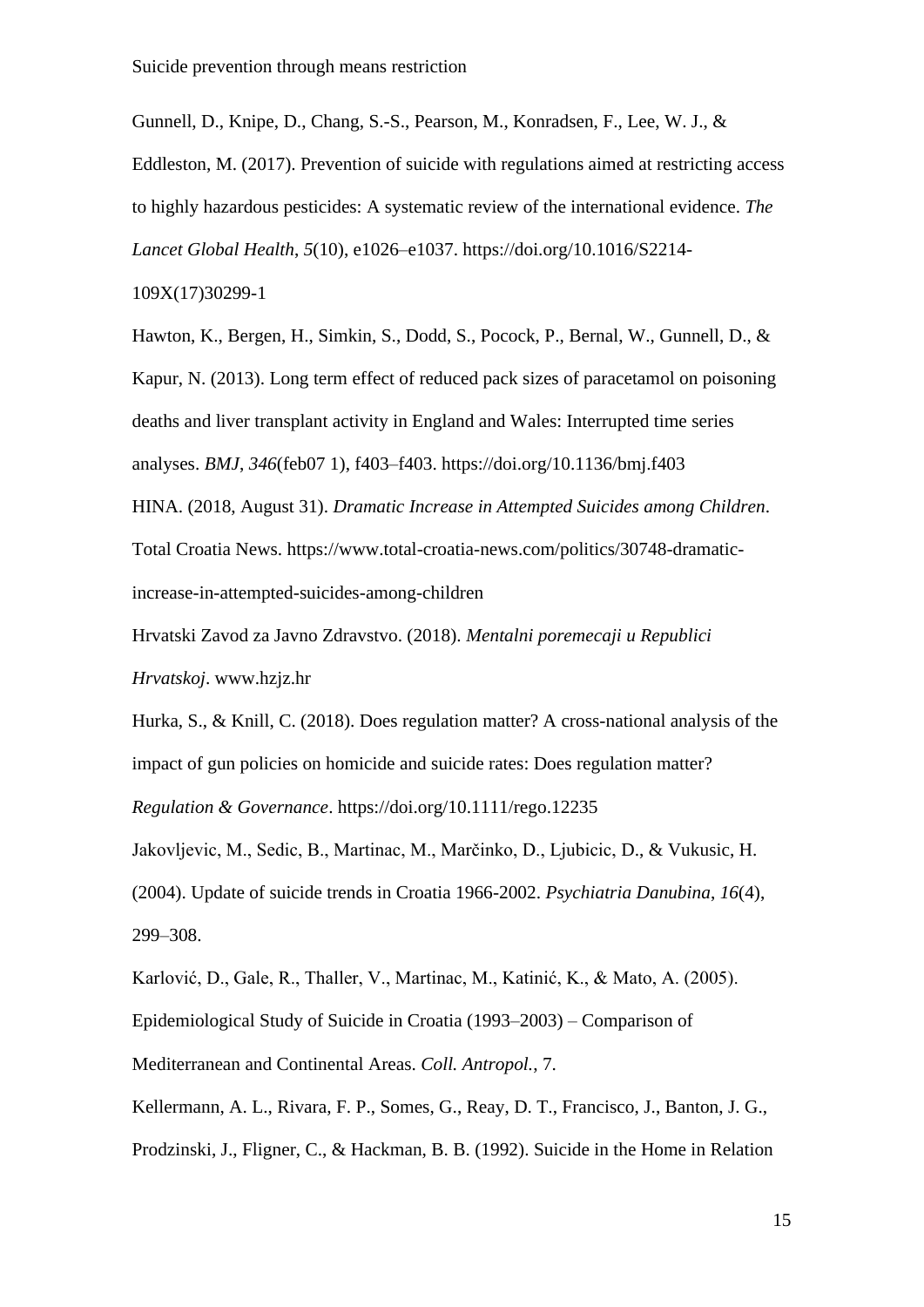to Gun Ownership. *New England Journal of Medicine*, *327*(7), 467–472.

https://doi.org/10.1056/NEJM199208133270705

Killias, M., van Kesteren, J., & Rindlisbacher, M. (2001). *Guns, violent crime, and suicide in 21 countries*. *43*(429), 20.

Kõlves, K., Milner, A., & Värnik, P. (2013). Suicide rates and socioeconomic factors in Eastern European countries after the collapse of the Soviet Union: Trends between 1990 and 2008: Suicide in Eastern Europe. *Sociology of Health & Illness*, *35*(6), 956–970. https://doi.org/10.1111/1467-9566.12011

Kozarić-Kovačić, D., Grubišić-Ilić, M., Grubišić, F., & Kovačić, Z. (2002).

Epidemiological indicators of suicides in the Republic of Croatia. *Društvena* 

*Istraživanja: Časopis Za Opća Društvena Pitanja*, *11.1*(57), 155–170.

Kreitman, N. (1976). The coal gas story. United Kingdom suicide rates, 1960-71.

*Journal of Epidemiology & Community Health*, *30*(2), 86–93.

https://doi.org/10.1136/jech.30.2.86

Leigh, A., & Neill, C. (2010). Do Gun Buybacks Save Lives? Evidence from Panel Data. *American Law and Economics Review*, *12*(2), 509–557.

https://doi.org/10.1093/aler/ahq013

Lewiecki, E. M., & Miller, S. A. (2013). Suicide, Guns, and Public Policy. *American Journal of Public Health*, *103*(1), 27–31. https://doi.org/10.2105/AJPH.2012.300964

Mäkinen, I. H. (2000). Eastern European transition and suicide mortality. *Social Science & Medicine*, *51*(9), 1405–1420. https://doi.org/10.1016/S0277-9536(00)00105-2

Mann, J. J., Apter, A., Bertolote, J., Beautrais, A., Currier, D., Haas, A., Hegerl, U.,

Lonnqvist, J., Malone, K., Marusic, A., Mehlum, L., Patton, G., Phillips, M., Rutz, W.,

Rihmer, Z., Schmidtke, A., Shaffer, D., Silverman, M., Takahashi, Y., … Hendin, H.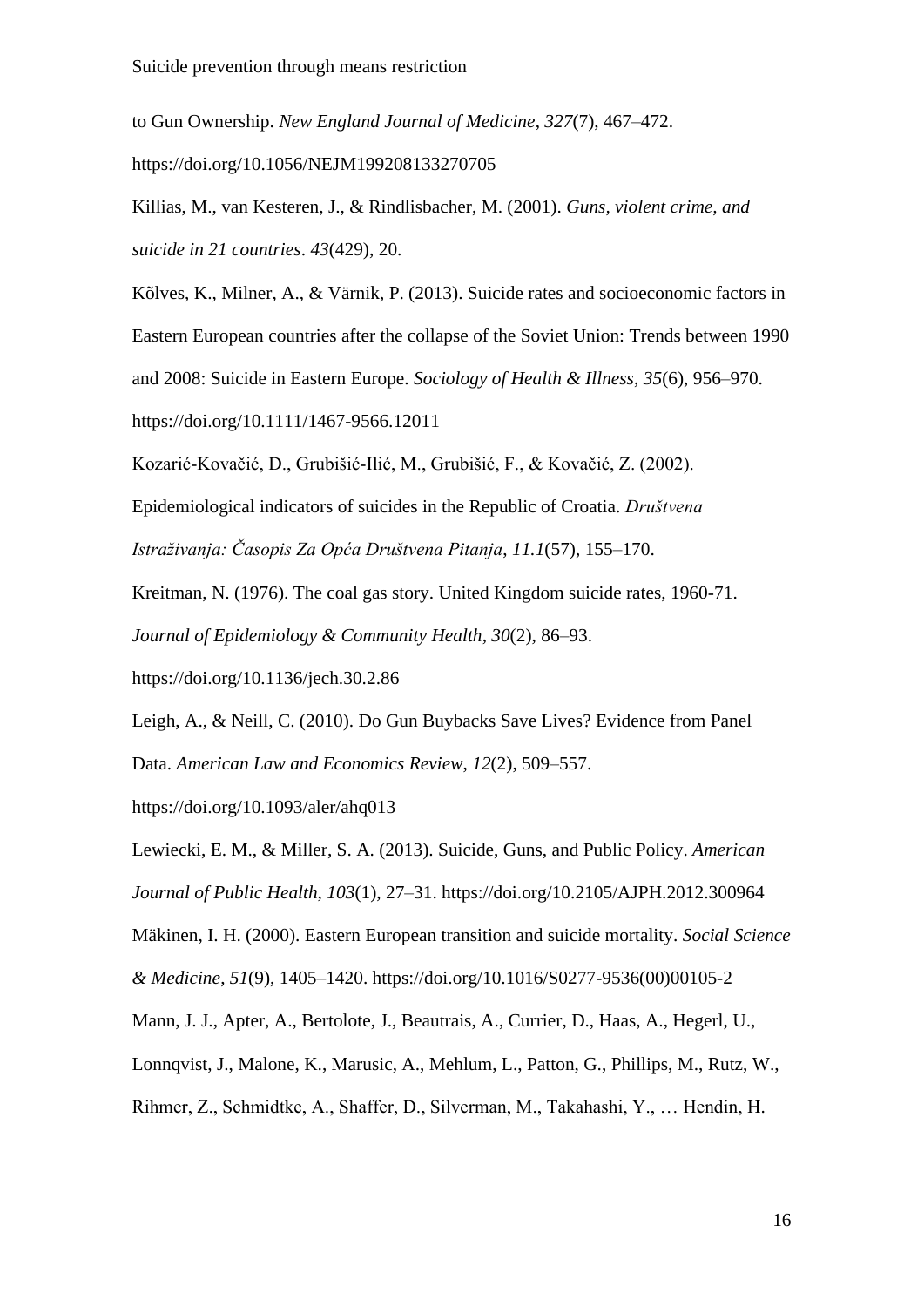(2005). Suicide Prevention Strategies: A Systematic Review. *JAMA*, *294*(16), 2064. https://doi.org/10.1001/jama.294.16.2064

Miller, M, Barber, C., Azrael, D., Hemenway, D., & Molnar, B. E. (2009). Recent psychopathology, suicidal thoughts and suicide attempts in households with and without firearms: Findings from the National Comorbidity Study Replication. *Injury Prevention*, *15*(3), 183–187. https://doi.org/10.1136/ip.2008.021352

Miller, Matthew, Azrael, D., & Hemenway, D. (2004). The epidemiology of case fatality rates for suicide in the northeast. *Annals of Emergency Medicine*, *43*(6), 723– 730. https://doi.org/10.1016/j.annemergmed.2004.01.018

Miller, Matthew, Warren, M., Hemenway, D., & Azrael, D. (2015). Firearms and suicide in US cities. *Injury Prevention*, *21*(e1), e116–e119.

https://doi.org/10.1136/injuryprev-2013-040969

Mujkic, A., Peek-Asa, C., Young, T., & Rodin, U. (2008). Effect of War on Weapon-Related Deaths in Croatian Children and Youth. *Archives of Pediatrics & Adolescent Medicine*, *162*(2), 140. https://doi.org/10.1001/archpediatrics.2007.31

Munro, V. E., & Aitken, R. (2020). From hoping to help: Identifying and responding to suicidality amongst victims of domestic abuse. *International Review of Victimology*, *26*(1), 29–49. https://doi.org/10.1177/0269758018824160

Narodne Novine. (2009). *Nacionalna strategija i akcijski plan za kontrolu malog i lakog oružja*. Narodne Novine. http://www.propisi.hr/print.php?id=9632

Odak, A. (2011, June). Riješite se oružja bez sankcija i učinite svoj život sigurnijim. *Mir, Ugled, Povjerenje*, *49*, 31–32.

Pearson, M., Metcalfe, C., Jayamanne, S., Gunnell, D., Weerasinghe, M., Pieris, R.,

Priyadarshana, C., Knipe, D. W., Hawton, K., Dawson, A. H., Bandara, P., deSilva, D.,

Gawarammana, I., Eddleston, M., & Konradsen, F. (2017). Effectiveness of household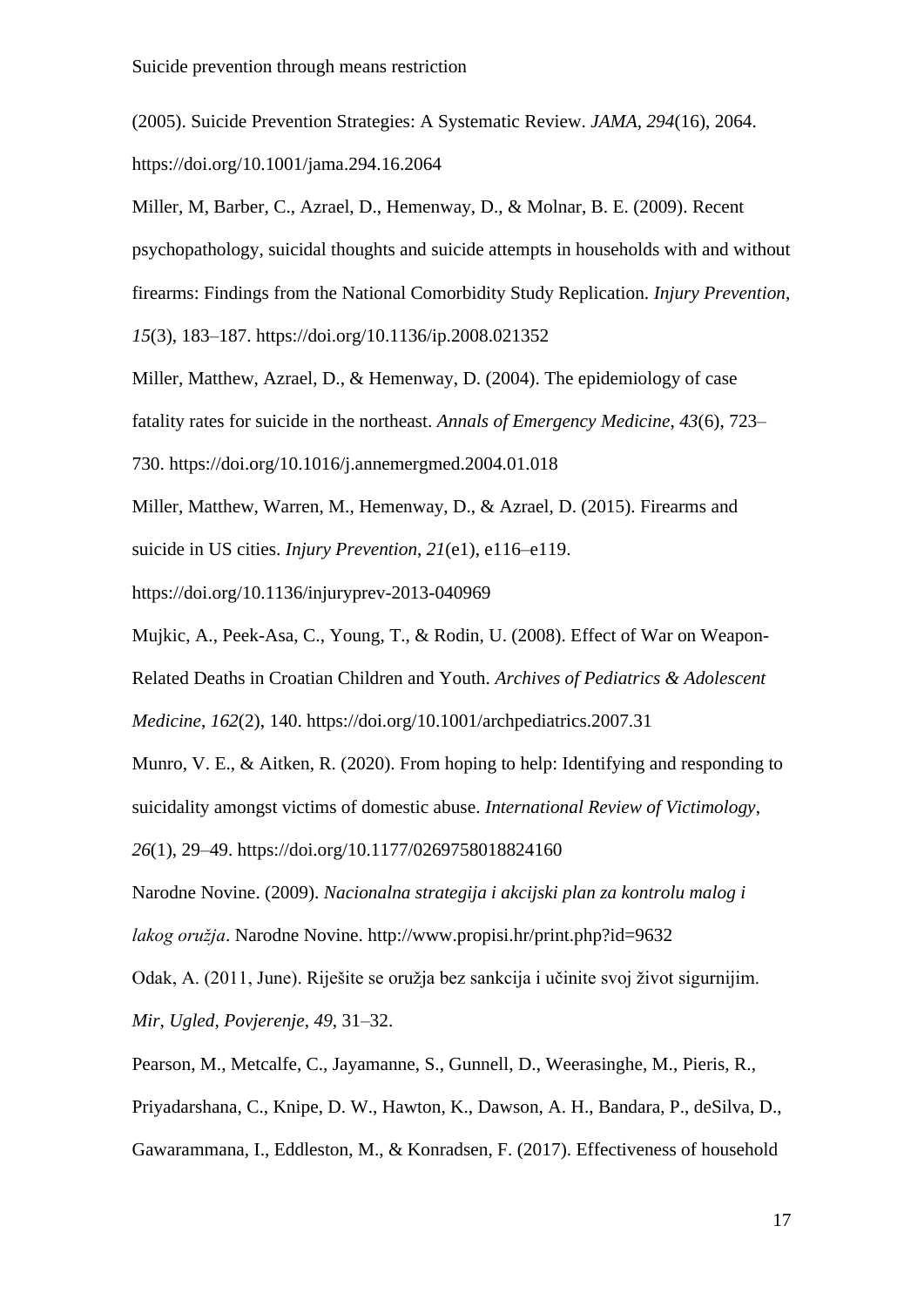#### Suicide prevention through means restriction

lockable pesticide storage to reduce pesticide self-poisoning in rural Asia: A community-based, cluster-randomised controlled trial. *The Lancet*, *390*(10105), 1863– 1872. https://doi.org/10.1016/S0140-6736(17)31961-X

RAND Corporation. (2018a). *The Effects of the 1996 National Firearms Agreement in Australia on Suicide, Violent Crime, and Mass Shootings*.

https://www.rand.org/research/gun-policy/analysis/essays/1996-national-firearmsagreement.html

RAND Corporation. (2018b). *The Science of Gun Policy: A Critical Synthesis of Research Evidence on the Effects of Gun Policies in the United States*. RAND

Corporation. https://doi.org/10.7249/CP530-2018-04

Rich, C., Young, J., Fowler, R., Wagner, J., & Black, N. (1990). Guns and suicide: Possible effects of some specific legislation. *American Journal of Psychiatry*, *147*(3), 342–346. https://doi.org/10.1176/ajp.147.3.342

Sanjurjo, D., & Kožina, K. (2019). Croatian Disarmament Strategies in the 21st Century: Analysis and Results. *Hrvatska i Komparativna Javna Uprava: Časopis Za Teoriju i Praksu Javne Uprave*, *19*(1), 127–158.

Silobrčić-Radić, M., & Vrbanec, I. (2018). *Mentalni poremećaji u Republici Hrvatskoj*. Hrvatski zavod za javno zdravstvo.

The South Eastern and Eastern Europe Clearinghouse for the Control of Small Arms and Light Weapons. (2006). *Istraživanje o pješačkom i lakom oružju (SALW-u) u Hrvatskoj*. http:// www.seesac.org/f/docs/SALW-Surveys/SALW-Survey-of-Croatia-BCMS.pdf

UNDP in Europe and Central Asia. (2019). *I will never hold a weapon again*. Europe and Central Asia. Available at:

https://www.eurasia.undp.org/content/rbec/en/home/ourwork/democratic-governance-